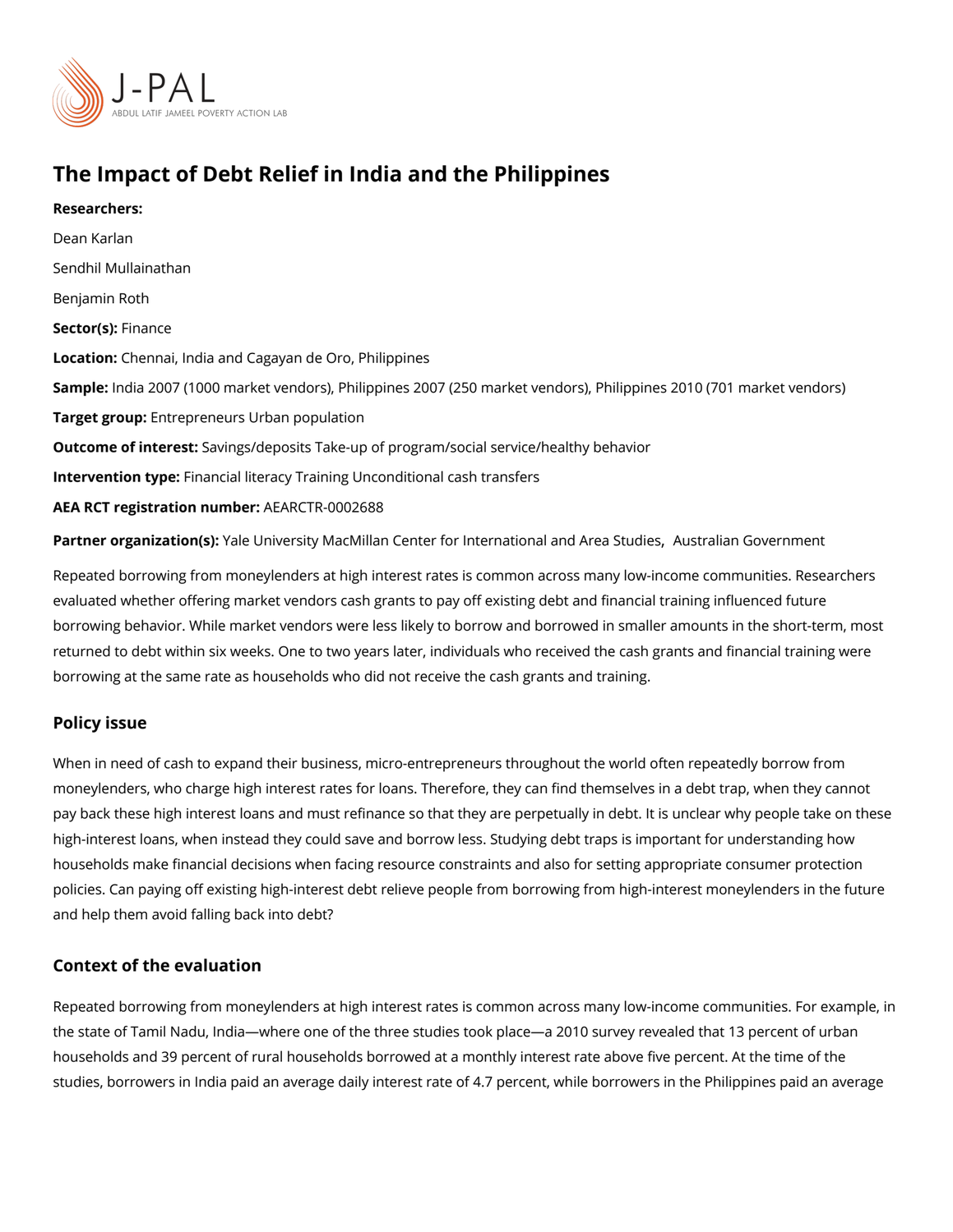monthly interest rate of 13 percent.

Across three separate studies in India and the Philippines, this evaluation focused on market vendors in urban centers with existing high-interest debt. Researchers identified vendors in the cities of Chennai, India and Cagayan de Oro, Philippines based on the three following characteristics. First, they were the primary decision-maker of the business. Second, they borrowed consistently from a professional moneylender (defined as offering interest rate at, or above, 5 percent per month, although most vendors borrowed at higher rates) for the past five years. Finally, they had an outstanding loan balance below a certain amount, such that researchers could pay off the entire debt. On average, study participants had PHP 2,172 (US\$44 at the time of the evaluation) in debt from moneylenders in the Philippines 2007 study, PHP 3,234 (US\$70) in the Philippines 2010 study, and INR 751 (US\$17) in the India 2007 study.

## **Details of the intervention**

Researchers conducted a series of randomized evaluations in India and the Philippines to evaluate the effects of a cash grant to pay off market vendors' existing debt and a brief financial training on their future borrowing patterns.

In 2007, the researchers randomly assigned 1,000 market vendors in India and 250 market vendors in the Philippines to one of four equally sized groups:

- 1. *Debt payoff:* market vendors received cash grants to pay off their debts. The grant was equal to the amount of debt owed, up to PHP 5,000 (US\$100) in the Philippines or INR 3,000 (US\$50) in India.
- 2. *Financial education:* market vendors received a brief financial training in small groups, implemented by a professional survey team. The training occurred prior to the announcement of the debt payoff, and emphasized two messages: lending at high rates from moneylenders is costly, and saving could help avoid taking out loans. The training included a lecture, discussion, and interactive activities.
- 3. *Debt payoff and financial education:* market vendors received both the cash grants and financial training.
- 4. *Comparison:* market vendors received neither the cash grant nor financial training.

In 2010, the researchers conducted a similar study again in Cagayan de Oro, Philippines, but in different markets than the previous 2007 study. To test if vendors borrowed because they lacked a way to save, researchers introduced a new treatment arm that offered vendors a savings account. However, due to the difficulty of providing the necessary documentation and identification to open an account, very few participants opened a savings account. As a result, researchers analyzed results for two groups: vendors who received the debt payoff combined with financial training (regardless if offered a savings account or not) and vendors in the comparison group.

In all three studies, researchers conducted three or four follow-up surveys starting one month after paying off the debt and ending, at the latest, after two years. Follow-up surveys measured vendors' loans from money lenders and other types of debt, business performance, household shocks, consumption, and savings.

### **Results and policy lessons**

Overall, debt payoffs had a modest and short-lived impact on debt levels and borrowing behavior. Across all three studies, most borrowers returned to debt within six weeks after their debt was paid off. One to two years after intervention, individuals who received a cash grant and financial training were borrowing at the same rate as households in the comparison group.

Paying off market vendor's existing debt from moneylenders had modest short-term effects, but no effect on future borrowing from a *moneylender.*

In the 2007 India study, borrowers granted debt relief were 17 percentage points (25 percent) less likely to borrow from a